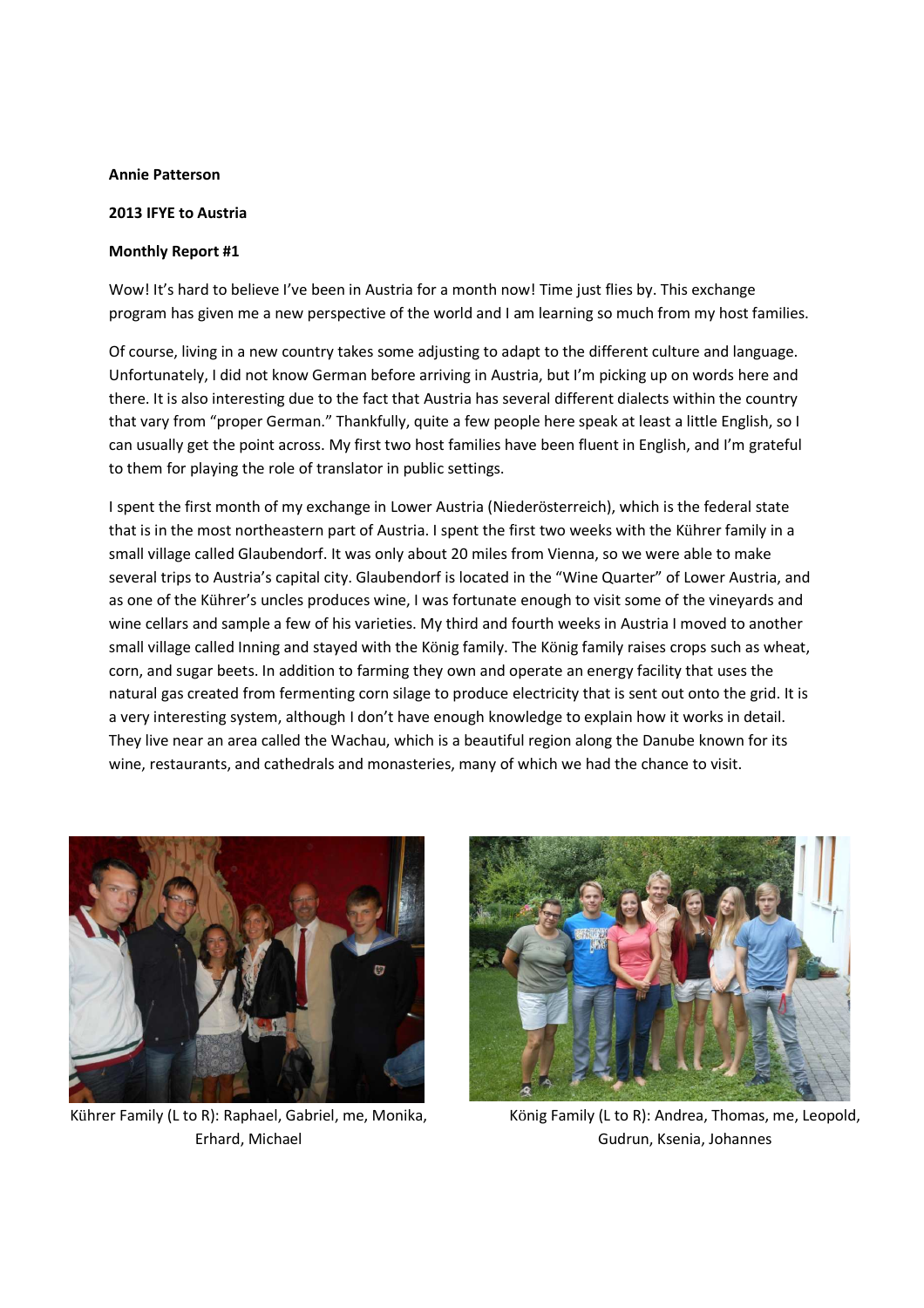I was able to learn a few things about Austrian agriculture, despite the fact that the König family was a little bit "in between" farm work because wheat harvest wouldn't start for another couple of weeks. I was sad I wouldn't be able to take part in that. However, my host dad and brother were kind enough to take me around to some other local farmers to learn about their operations. We visited a dairy farmer who milked about 40 head twice a day, with each cow averaging about 10,000 kilograms of milk per year. He raised a particular Austrian breed called Fleckvieh. I had never heard of it in the U.S., but from what I've been able to research it is a traditional form of the Simmental breed. Another farmer in the area operated a farrow-to-finish swine operation. He owned 120-130 Landrace/Yorkshire sows, which would farrow around 25 piglets throughout the year, so he had over 3,000 hogs moving through his operation throughout the year. A local layer operation owned about 6,000 laying hens whose eggs he delivered to local grocers, restaurants, and individuals. The eggs were transported from the barn to the sorting station by conveyor belt, stamped with his individual farm identification number, and handpacked into the crates. To make sure we covered the major livestock species we also visited a family farm that raises around 700 Merino sheep. Although they shear sheep twice per year and sell the wool, they focused mainly on meat production. On average it takes 4-5 months for their lambs to reach market size of 45 kilograms. It was really interesting to get a firsthand look at Austrian agriculture. While agriculture's end goals are essentially the same, some practices in Austria vary from those common in Kansas, such as:

- Farms in general are smaller in Austria than back home. Often you would need to combine 5-10 different crop fields to achieve the size of a "normal" field back home. Most Austrians are astounded when you tell them your "small" family farm is 500-600 acres (200-250 hectares).
- Grazing livestock are often not sustained from only being on pasture. It is practical to keep dairy cattle indoors to simplify milking routines, but even beef cattle are often housed and fed in the barn. Even the animals on grazing pastures usually require supplemental nutrition because there is simply not as much land available in Austria, so pastures are often not large enough to meet all the energy requirements of the livestock.
- Bulls are often left intact, at least in the cattle operations I visited. When I asked about the practice of castration the farmers gave the impression it was not often utilized. This is slightly confusing because the word for bull in Austria is "stier" which sound very much like the English word "steer" and means the opposite. It's a learning process! However, in the swine facility we toured the farmer did castrate the boars.



Farm identification number Young gilts Me holding a baby Merino lamb